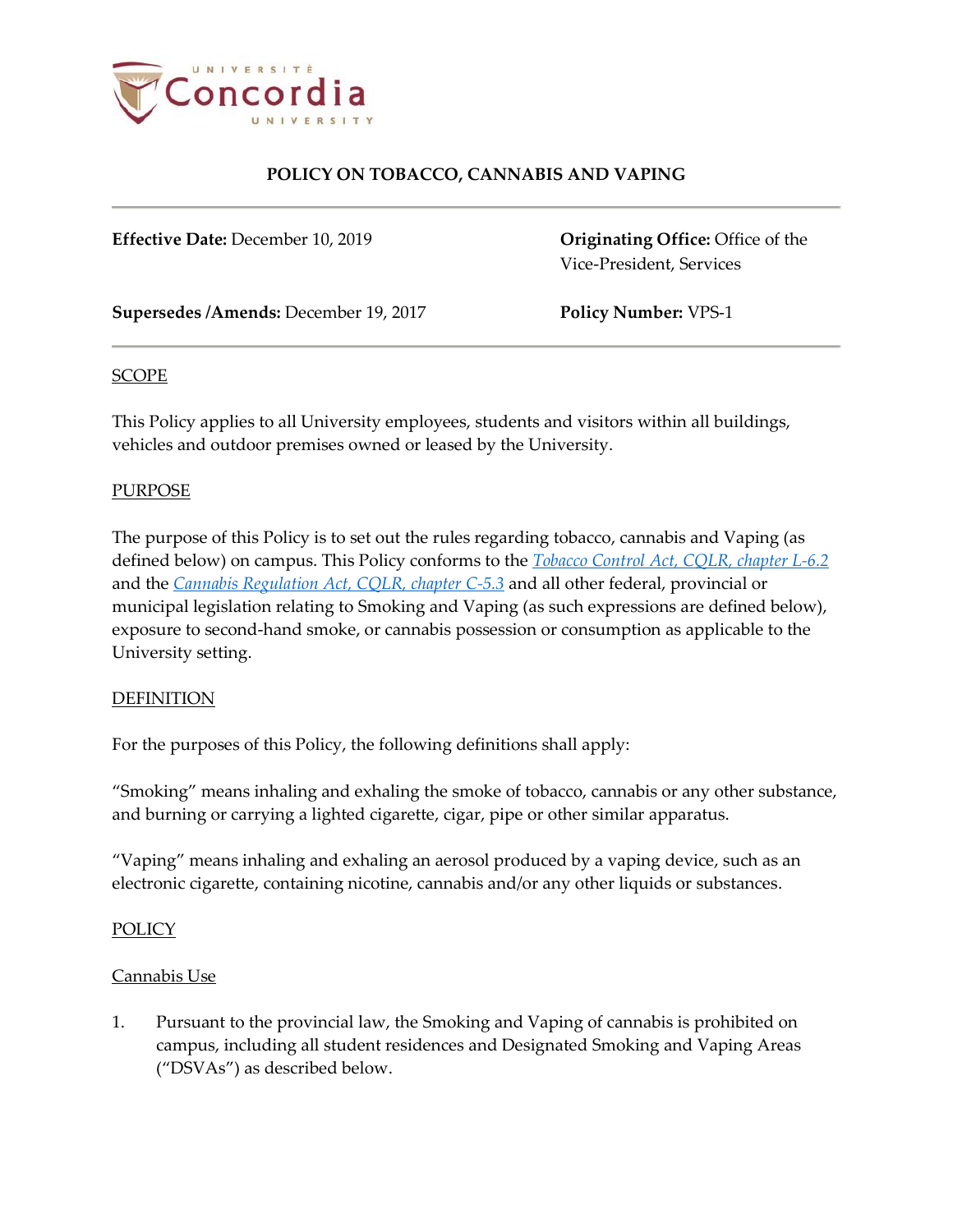

# **POLICY ON TOBACCO, CANNABIS AND VAPING**

#### Page 2 of 3

2. The growing, distribution, serving, cooking, preparation and production of cannabis is prohibited everywhere on campus.

## Tobacco Smoking and Vaping

- 3. The University provides outdoor **DSVAs** for Smoking and Vaping of non-cannabis products in specific locations.
- 4. DVSAs include waste receptacles. Smokers are required to use the appropriate waste receptacles and to keep these spaces clean.
- 5. Tobacco Smoking or Vaping is prohibited inside all buildings, in all vehicles and on all outdoor premises owned or leased by the University, expect in DSVAs.

#### Selling and Advertising

- 6. No tobacco, cannabis or vaping products shall be sold on campus.
- 7. Advertising of tobacco, cannabis or vaping products on campus or during Universitysponsored events off campus is prohibited.

## **Smoking Cessation Resources**

8. In its continuing efforts to promote good health and a smoke-free lifestyle, the University offers, via Health Services, a variety of services to members of the community who wish to stop Smoking, such as one-on-one Smoking cessation counseling. A description of those services is available [here.](https://www.concordia.ca/students/health/topics/smoking-cessation.html) Resources are also available at Health Services for members of the community dealing with a problematic use of cannabis. More information is available [here.](https://www.concordia.ca/students/health/patient-resources/cannabis.html)

#### Policy Compliance

9. Deans, Directors, Departmental Chairs and all supervisors, including faculty members, shall be responsible for ensuring that those reporting to them are informed of this Policy.